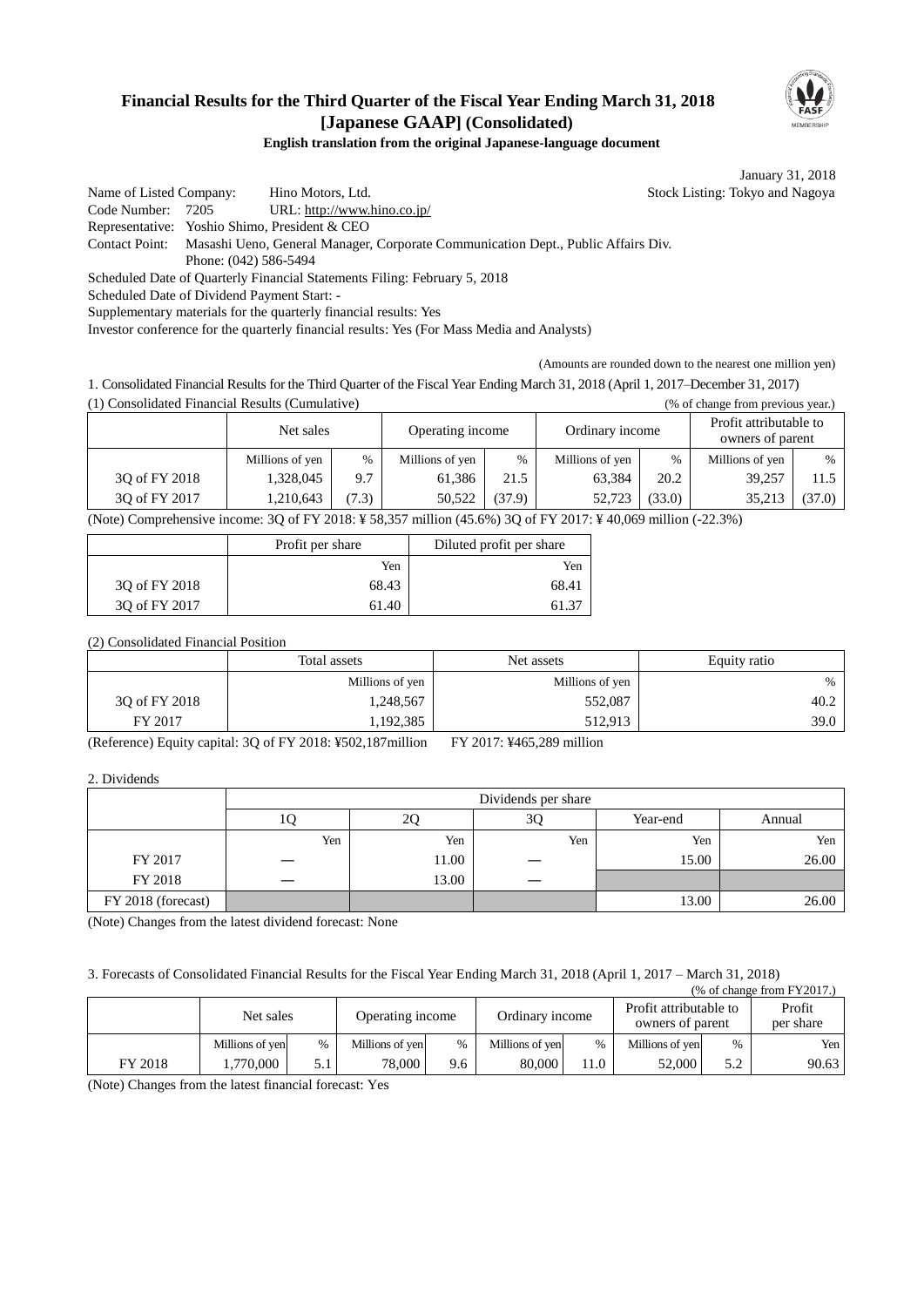\*Notes

- (1) Changes in significant subsidiaries (changes of specified subsidiaries resulting in changes in scope of consolidation) during the current term: None
- (2) Application of the accounting procedures for producing quarterly consolidated financial statements: None

(3) Changes in accounting policies, accounting estimates and restatements:

| 1) Changes in accounting policies due to revisions of accounting standards: None |      |
|----------------------------------------------------------------------------------|------|
| 2) Changes in accounting policies due to reasons other than above 1):            | None |
| 3) Changes in accounting estimates:                                              | None |

- 4) Restatements: None
- (4) Number of outstanding shares (common stock)
- 1) Number of outstanding shares (including treasury stock) at end of term
- 2) Number of treasury stock at end of term

| (CK)          |                    |               |                    |
|---------------|--------------------|---------------|--------------------|
| 3Q of FY 2018 | 574,580,850 shares | FY 2017       | 574,580,850 shares |
|               |                    |               |                    |
|               |                    |               |                    |
| 3Q of FY 2018 | 841,406 shares     | FY 2017       | 903,739 shares     |
|               |                    |               |                    |
|               |                    |               |                    |
| 3Q of FY 2018 | 573,724,126 shares | 3Q of FY 2017 | 573,471,436 shares |
|               |                    |               |                    |
|               |                    |               |                    |

3) Average number of shares (quarterly consolidated cumulative period)

\*Summary of financial results is out of scope of audit.

\*Statement regarding the proper use of financial forecasts and other remarks

 Descriptions regarding the future, including the financial projections contained in this report, are based on certain assumptions currently available to the Company, which are, at the discretion of the Company, deemed reasonable, and the Company gives no guarantees that it will achieve these results. In addition, actual financial results may significantly vary due to various factors.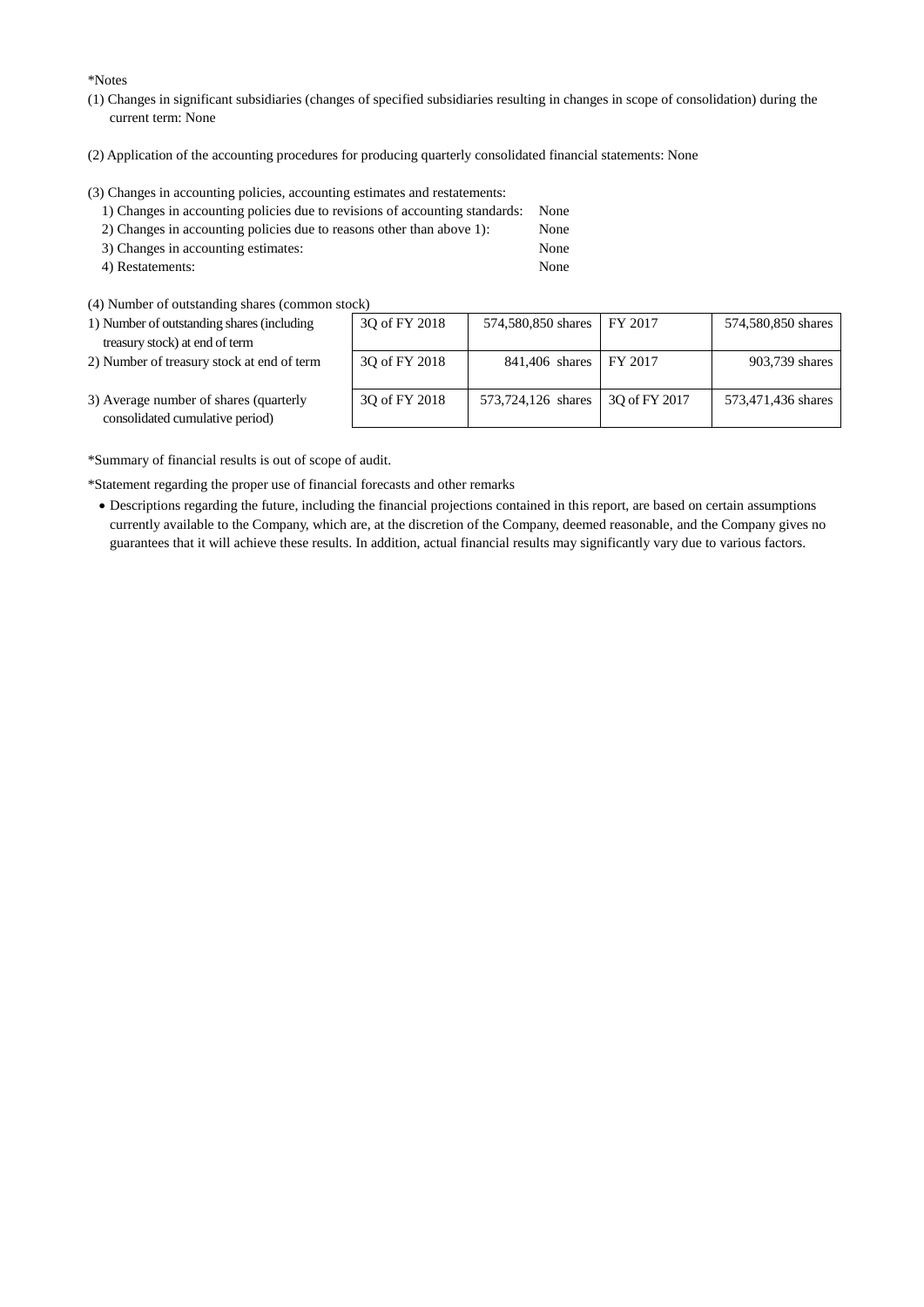## Appendix

## Table of contents of the appendix

| (2) Quarterly Consolidated Statements of Income and Quarterly Consolidated Statements of Comprehensive |
|--------------------------------------------------------------------------------------------------------|
| Income                                                                                                 |
| [Quarterly Consolidated Statements of Income]                                                          |
|                                                                                                        |
| [Quarterly Consolidated Statements of Comprehensive Income]                                            |
|                                                                                                        |
|                                                                                                        |
|                                                                                                        |
|                                                                                                        |
|                                                                                                        |
|                                                                                                        |
|                                                                                                        |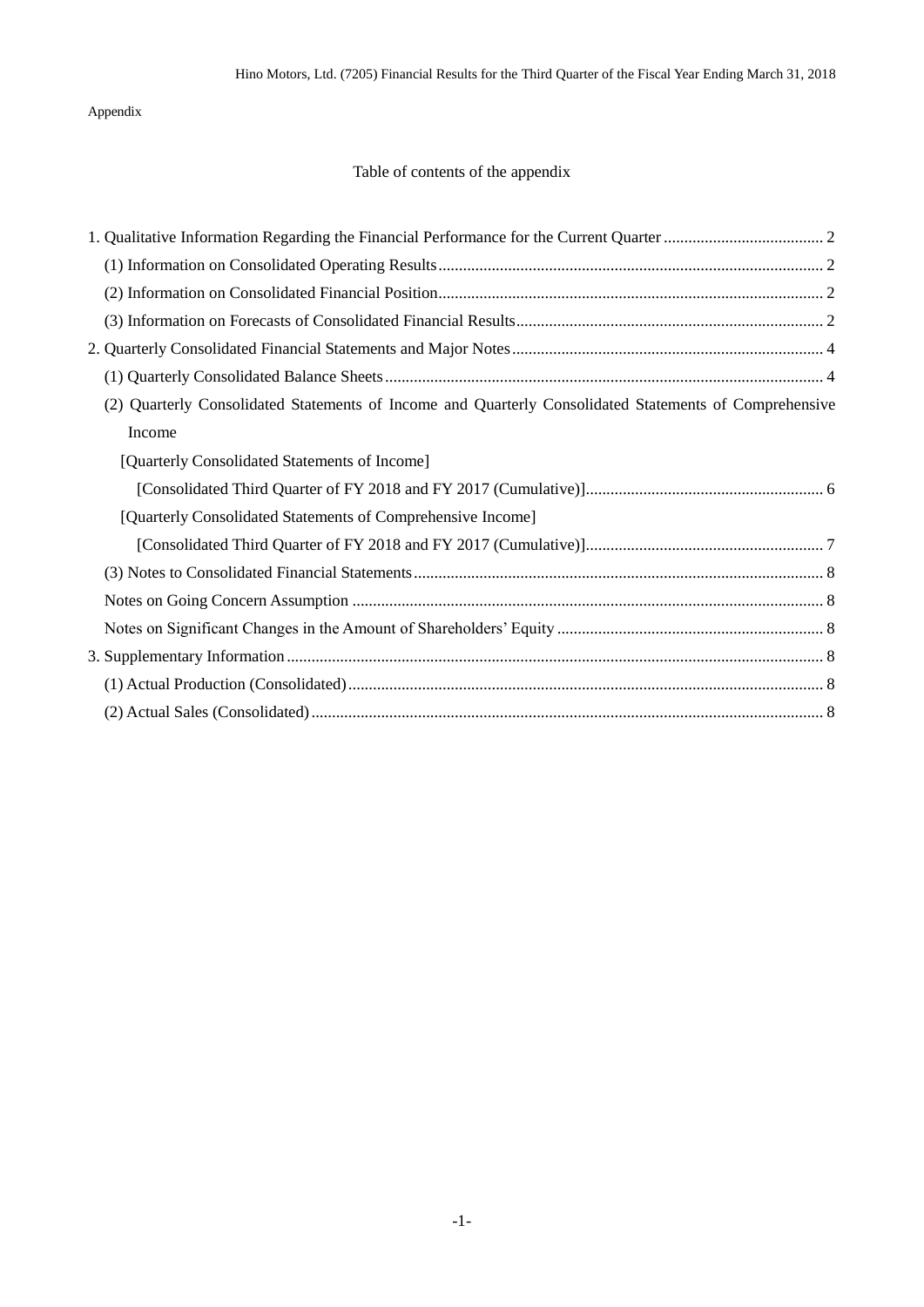## <span id="page-3-1"></span><span id="page-3-0"></span>**1. Qualitative Information Regarding the Financial Performance for the Current Quarter (1) Information on Consolidated Operating Results**

As for the Japanese domestic truck market during the current third quarter (nine months), the total demand for heavy- and medium-duty trucks decreased to 66.1 thousand units by 2.9 thousand units (-4.2%) compared to the same quarter in the previous year. On the other hand, total demand for light-duty truck increased to 75.2 thousand units by 0.7 thousand units (0.9%) compared to the same quarter in the previous year. In sum, the total demand for heavy-, medium-, and light-duty trucks slightly decreased from the same quarter in the previous year.

As for Japanese domestic sales, as a result of sales activities implemented in a concerted effort in our consolidated group, the total sales volume of heavy-, medium-, and light-duty trucks and buses increased to 48.0 thousand units by 1.3 thousand units (2.8%) compared to the same quarter in the previous year.

As for overseas sales, the favorable sales in Asia and North America, etc. continued. As a result, sales volume of overseas trucks and buses increased to 86.7 thousand units by 9.8 thousand units (12.7%) compared to the same quarter in the previous year.

As a result of the above, total unit sales of Hino Brand trucks and buses increased to 134.6 thousand units by 11.1 thousand units (9.0%) compared to the same quarter in the previous year.

As for the volume of sales to Toyota Motor Corporation, mainly because the sales of SUV increased, total sales volume increased to 110.8 thousand units by 2.8 thousand units (2.6%) compared to the same quarter in the previous year.

As a result of the above, net sales in the current third quarter were ¥1,328,045 million, which is an increase of ¥117,402 million (9.7%) as compared to the same quarter in the previous year. As for profit and loss, due mainly to an increase in the domestic and overseas unit sales, operating income was ¥61,386 million which is an increase of ¥10,864 million (21.5%) compared to the same quarter in the previous year, ordinary income was ¥63,384 million which is an increase of  $\text{\textless{}10,660}$  million (20.2%) compared to the same quarter in the previous year, and profit attributable to owners of parent was ¥39,257 million which is an increase of ¥4,044 million (11.5%) compared to the same quarter in the previous year.

#### <span id="page-3-2"></span>**(2) Information on Consolidated Financial Position**

Total assets at the end of the third quarter increased by ¥56,182 million to ¥1,248,567 million compared to the end of the previous fiscal year. This is mainly because inventories increased by ¥41,852 million and investment securities increased by ¥16,823 million as share prices rose.

Liabilities increased by ¥17,008 million to ¥696,479 million compared to the end of the previous fiscal year. This is mainly because interest-bearing debt increased by ¥15,103 million.

Net assets increased by ¥39,174 million to ¥552,087 million compared to the end of the previous fiscal year. This is mainly because profit attributable to owners of parent of ¥39,257 million was recorded.

#### <span id="page-3-3"></span>**(3) Information on Forecasts of Consolidated Financial Results**

As for the truck and bus market in Japan, it is expected to remain strong. As for the overseas truck and bus markets, a favorable business environment is expected to continue particularly in Indonesia, which is the key market for our company.

Then, the full-year earnings forecast has been revised as follows, while considering the yen depreciation during the current third quarter.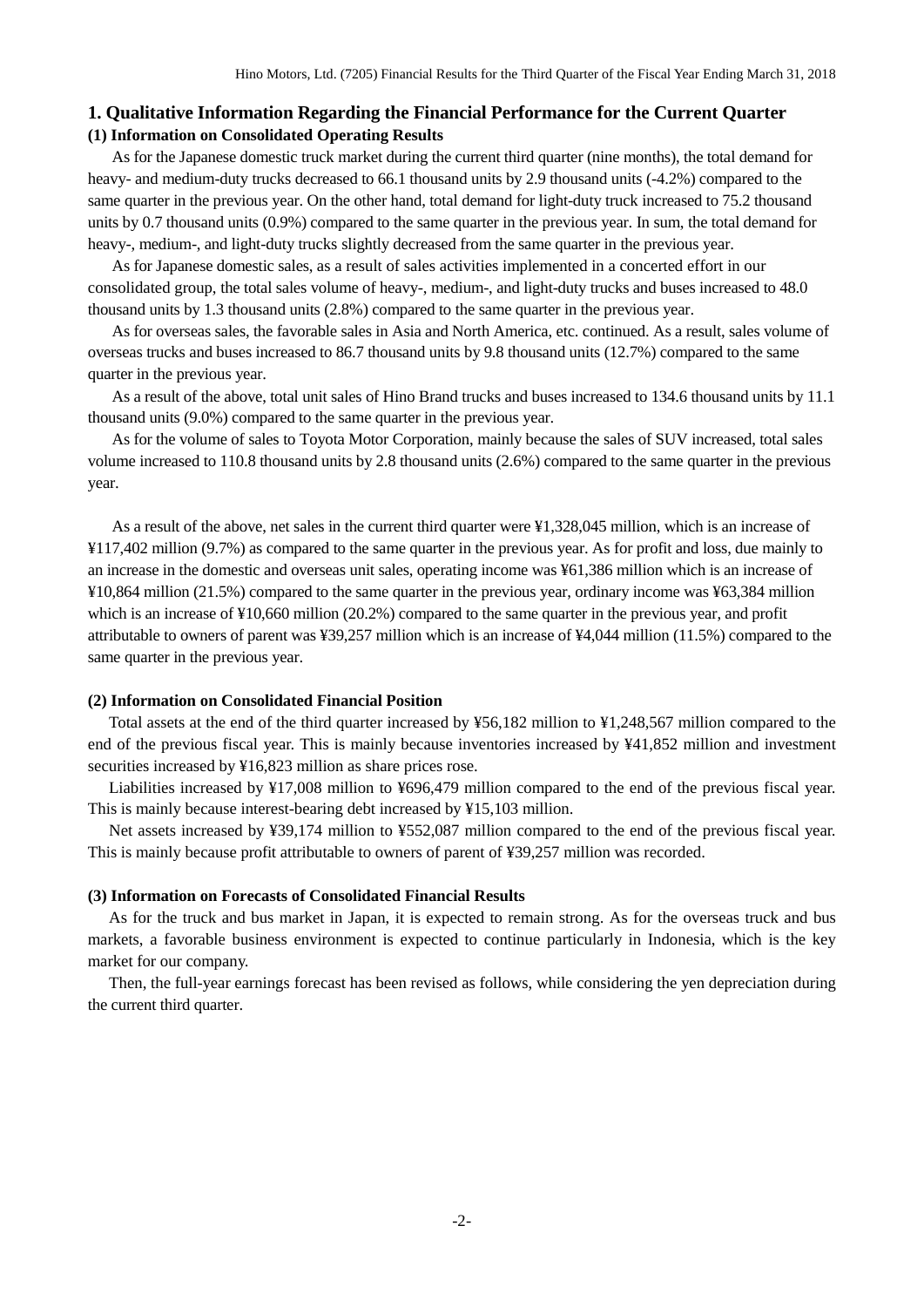| (Consolidated Earnings Forecast for the Full Fiscal Year) |  |
|-----------------------------------------------------------|--|
|                                                           |  |
|                                                           |  |
|                                                           |  |
|                                                           |  |
|                                                           |  |

\* The above forecasts are created based on the information available to the company and on certain assumptions deemed reasonable, and are not guaranteed to be achieved.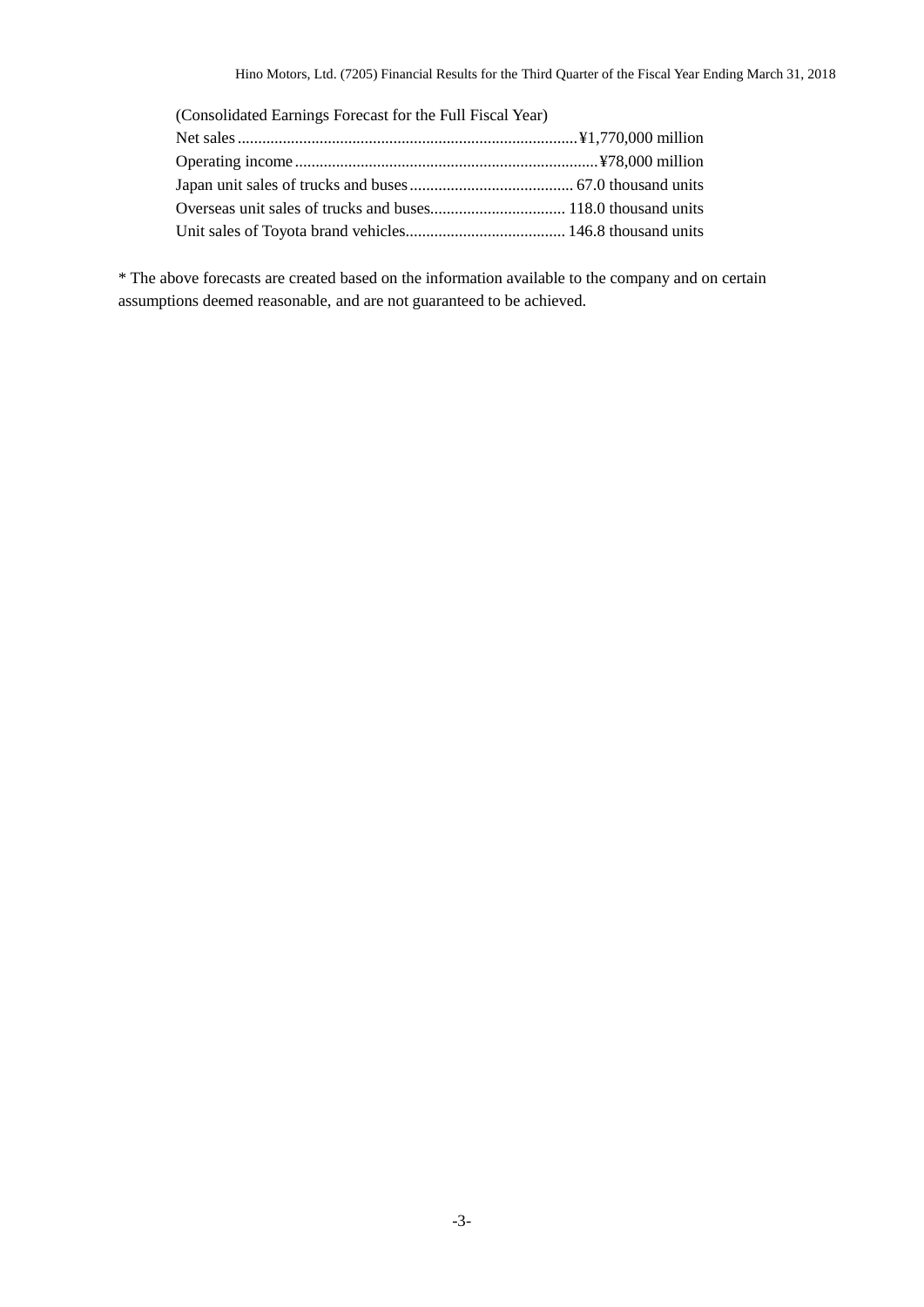# <span id="page-5-0"></span>**2.Quarterly Consolidated Financial Statements and Major Notes**

# <span id="page-5-1"></span>**(1) Quarterly Consolidated Balance Sheets**

|                                            |                        | (Millions of yen)         |
|--------------------------------------------|------------------------|---------------------------|
|                                            | FY 2017                | Third Quarter of FY 2018  |
|                                            | (As of March 31, 2017) | (As of December 31, 2017) |
| Assets                                     |                        |                           |
| <b>Current assets</b>                      |                        |                           |
| Cash and deposits                          | 32,145                 | 47,464                    |
| Notes and accounts receivable - trade      | 315,221                | 295,694                   |
| Merchandise and finished goods             | 136,841                | 171,956                   |
| Work in process                            | 32,454                 | 33,931                    |
| Raw materials and supplies                 | 34,302                 | 39,563                    |
| Other                                      | 70,523                 | 77,974                    |
| Allowance for doubtful accounts            | (3, 433)               | (3, 498)                  |
| Total current assets                       | 618,056                | 663,086                   |
| Non-current assets                         |                        |                           |
| Property, plant and equipment              |                        |                           |
| Buildings and structures, net              | 143,964                | 143,849                   |
| Machinery, equipment and vehicles, net     | 117,933                | 109,093                   |
| Land                                       | 115,122                | 118,240                   |
| Other                                      | 48,055                 | 50,569                    |
| Total property, plant and equipment        | 425,076                | 421,752                   |
| Intangible assets                          | 21,210                 | 19,086                    |
| Investments and other assets               |                        |                           |
| Investment securities                      | 111,230                | 128,053                   |
| Other                                      | 19,578                 | 19,594                    |
| Allowance for doubtful accounts            | (2,766)                | (3,005)                   |
| Total investments and other assets         | 128,042                | 144,642                   |
| Total non-current assets                   | 574,328                | 585,480                   |
| <b>Total</b> assets                        | 1,192,385              | 1,248,567                 |
| Liabilities                                |                        |                           |
| <b>Current liabilities</b>                 |                        |                           |
| Notes and accounts payable - trade         | 265,306                | 272,317                   |
| Short-term loans payable                   | 85,468                 | 159,127                   |
| Commercial papers                          | 59,000                 |                           |
| Current portion of long-term loans payable | 11,204                 | 17,729                    |
| Income taxes payable                       | 6,725                  | 9,244                     |
| Provision for product warranties           | 34,278                 | 38,563                    |
| Other provision                            | 6,845                  | 3,053                     |
| Other                                      | 92,308                 | 79,244                    |
| Total current liabilities                  | 561,136                | 579,279                   |
| Non-current liabilities                    |                        |                           |
|                                            | 18,063                 | 11,982                    |
| Long-term loans payable                    | 58,183                 | 58,469                    |
| Net defined benefit liability              |                        |                           |
| Other provision                            | 1,928                  | 1,918                     |
| Other                                      | 40,160                 | 44,830                    |
| Total non-current liabilities              | 118,335                | 117,200                   |
| <b>Total liabilities</b>                   | 679,471                | 696,479                   |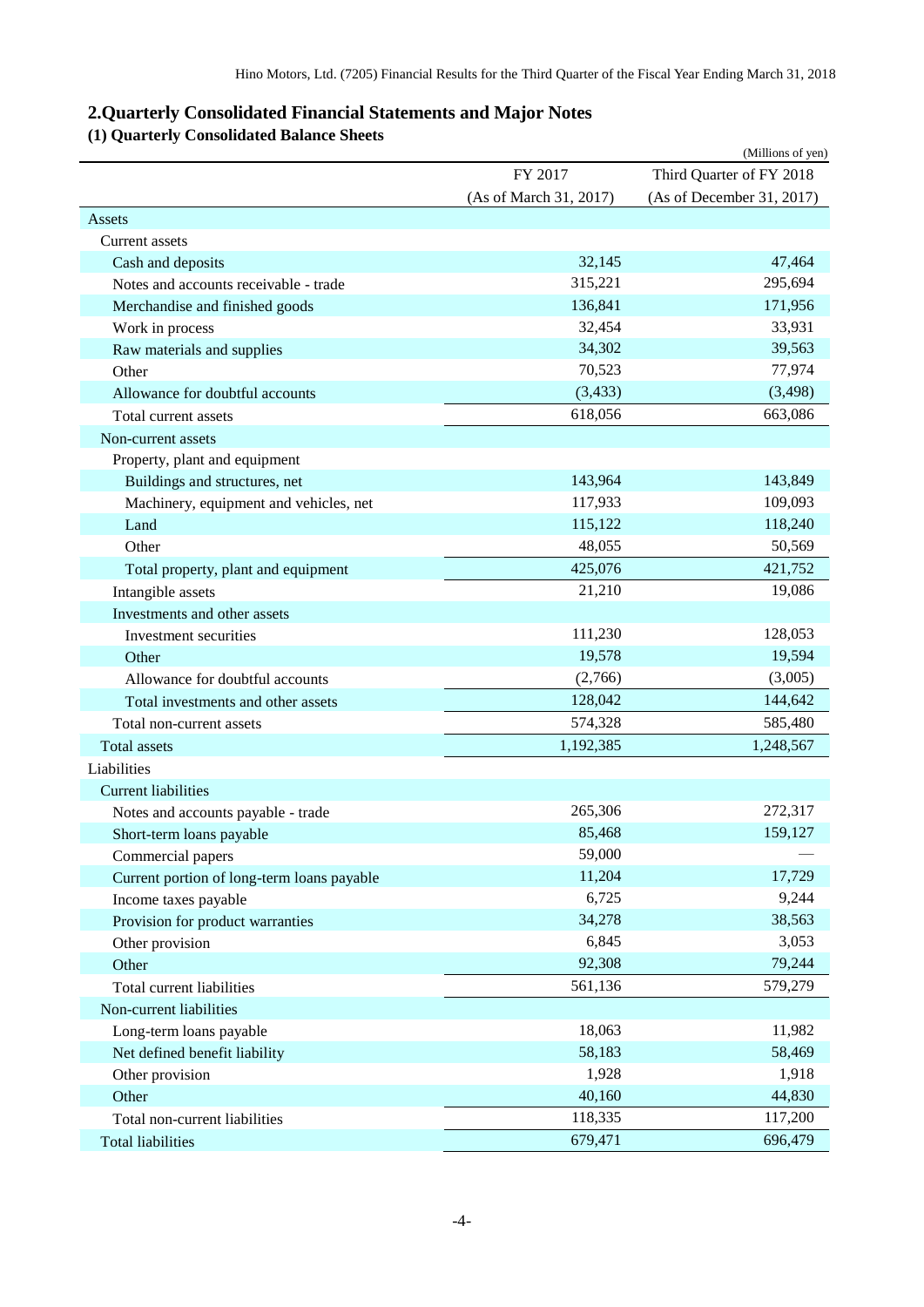| Hino Motors, Ltd. (7205) Financial Results for the Third Quarter of the Fiscal Year Ending March 31, 2018 |  |  |  |  |  |  |
|-----------------------------------------------------------------------------------------------------------|--|--|--|--|--|--|
|-----------------------------------------------------------------------------------------------------------|--|--|--|--|--|--|

|                                                       |                        | (Millions of yen)         |
|-------------------------------------------------------|------------------------|---------------------------|
|                                                       | FY 2017                | Third Quarter of FY 2018  |
|                                                       | (As of March 31, 2017) | (As of December 31, 2017) |
| Net assets                                            |                        |                           |
| Shareholders' equity                                  |                        |                           |
| Capital stock                                         | 72,717                 | 72,717                    |
| Capital surplus                                       | 66,129                 | 66,208                    |
| Retained earnings                                     | 302,781                | 325,894                   |
| Treasury shares                                       | (330)                  | (307)                     |
| Total shareholders' equity                            | 441,297                | 464,513                   |
| Accumulated other comprehensive income                |                        |                           |
| Valuation difference on available-for-sale securities | 40,774                 | 51,736                    |
| Deferred gains or losses on hedges                    | (13)                   | (103)                     |
| Revaluation reserve for land                          | 2,318                  | 2,318                     |
| Foreign currency translation adjustment               | (7, 232)               | (5,276)                   |
| Remeasurements of defined benefit plans               | (11, 855)              | (11,000)                  |
| Total accumulated other comprehensive income          | 23,992                 | 37,674                    |
| Subscription rights to shares                         | 53                     | 43                        |
| Non-controlling interests                             | 47,570                 | 49,856                    |
| Total net assets                                      | 512,913                | 552,087                   |
| Total liabilities and net assets                      | 1,192,385              | 1,248,567                 |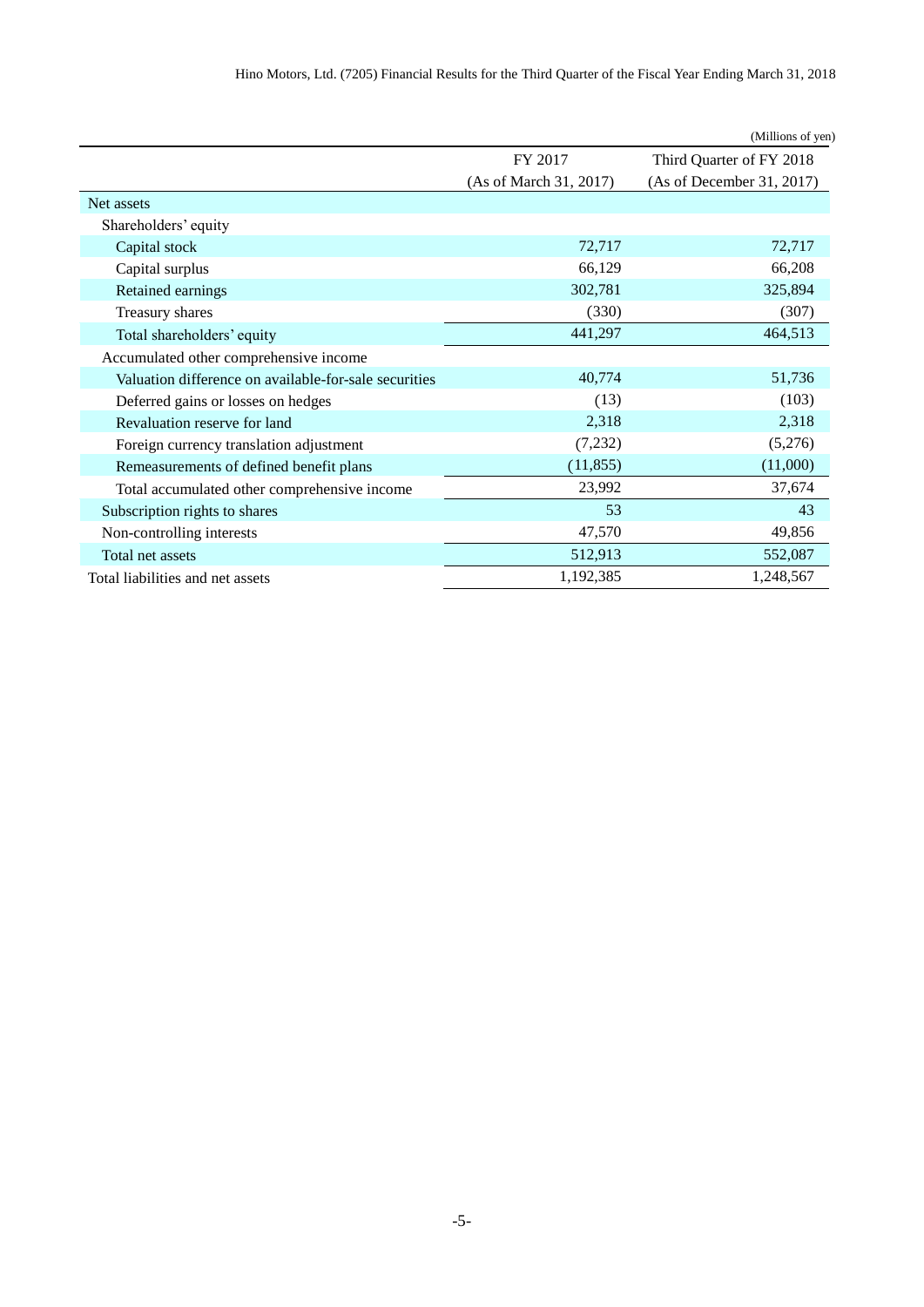## <span id="page-7-0"></span>**(2) Quarterly Consolidated Statements of Income and Quarterly Consolidated Statements of Comprehensive Income**

<span id="page-7-1"></span>[Quarterly Consolidated Statements of Income]

<span id="page-7-2"></span>[Consolidated Third Quarter of FY 2018 and FY 2017 (Cumulative)]

|                                                               |                          | (Millions of yen)        |  |
|---------------------------------------------------------------|--------------------------|--------------------------|--|
|                                                               | Third Quarter of FY 2017 | Third Quarter of FY 2018 |  |
|                                                               | (From April 1, 2016      | (From April 1, 2017      |  |
|                                                               | to December 31, 2016)    | to December 31, 2017)    |  |
| Net sales                                                     | 1,210,643                | 1,328,045                |  |
| Cost of sales                                                 | 1,014,847                | 1,111,596                |  |
| Gross profit                                                  | 195,795                  | 216,449                  |  |
| Selling, general and administrative expenses                  |                          |                          |  |
| Salary and allowances                                         | 36,185                   | 37,747                   |  |
| Provision for bonuses                                         | 1,410                    | 1,459                    |  |
| Retirement benefit expenses                                   | 2,412                    | 2,392                    |  |
| Other                                                         | 105,264                  | 113,463                  |  |
| Total selling, general and administrative expenses            | 145,273                  | 155,062                  |  |
| Operating income                                              | 50,522                   | 61,386                   |  |
| Non-operating income                                          |                          |                          |  |
| Interest income                                               | 871                      | 1,135                    |  |
| Dividend income                                               | 2,715                    | 2,241                    |  |
| Foreign exchange gains                                        | 244                      | 130                      |  |
| Share of profit of entities accounted for using equity method | 1,421                    | 1,180                    |  |
| Miscellaneous income                                          | 1,988                    | 2,490                    |  |
| Total non-operating income                                    | 7,240                    | 7,179                    |  |
| Non-operating expenses                                        |                          |                          |  |
| Interest expenses                                             | 3,565                    | 3,602                    |  |
| Miscellaneous expenses                                        | 1,473                    | 1,578                    |  |
| Total non-operating expenses                                  | 5,039                    | 5,181                    |  |
| Ordinary income                                               | 52,723                   | 63,384                   |  |
| Extraordinary income                                          |                          |                          |  |
| Gain on sales of non-current assets                           | 93                       | 101                      |  |
| Gain on sales of investment securities                        | 806                      | 2,955                    |  |
| Other                                                         | 36                       |                          |  |
| Total extraordinary income                                    | 936                      | 3,064                    |  |
| <b>Extraordinary losses</b>                                   |                          |                          |  |
| Loss on sales and retirement of non-current assets            | 218                      | 367                      |  |
| Special costs of quality-related measures                     |                          | 1,510                    |  |
| Other                                                         | 380                      | 148                      |  |
| Total extraordinary losses                                    | 599                      | 2,026                    |  |
| Profit before income taxes                                    | 53,060                   | 64,422                   |  |
| Income taxes-current                                          | 13,963                   | 20,231                   |  |
| Income taxes-deferred                                         | (851)                    | (21)                     |  |
| Total income taxes                                            | 13,111                   | 20,209                   |  |
| Profit                                                        | 39,948                   | 44,212                   |  |
| Profit attributable to non-controlling interests              | 4,735                    | 4,954                    |  |
| Profit attributable to owners of parent                       | 35,213                   | 39,257                   |  |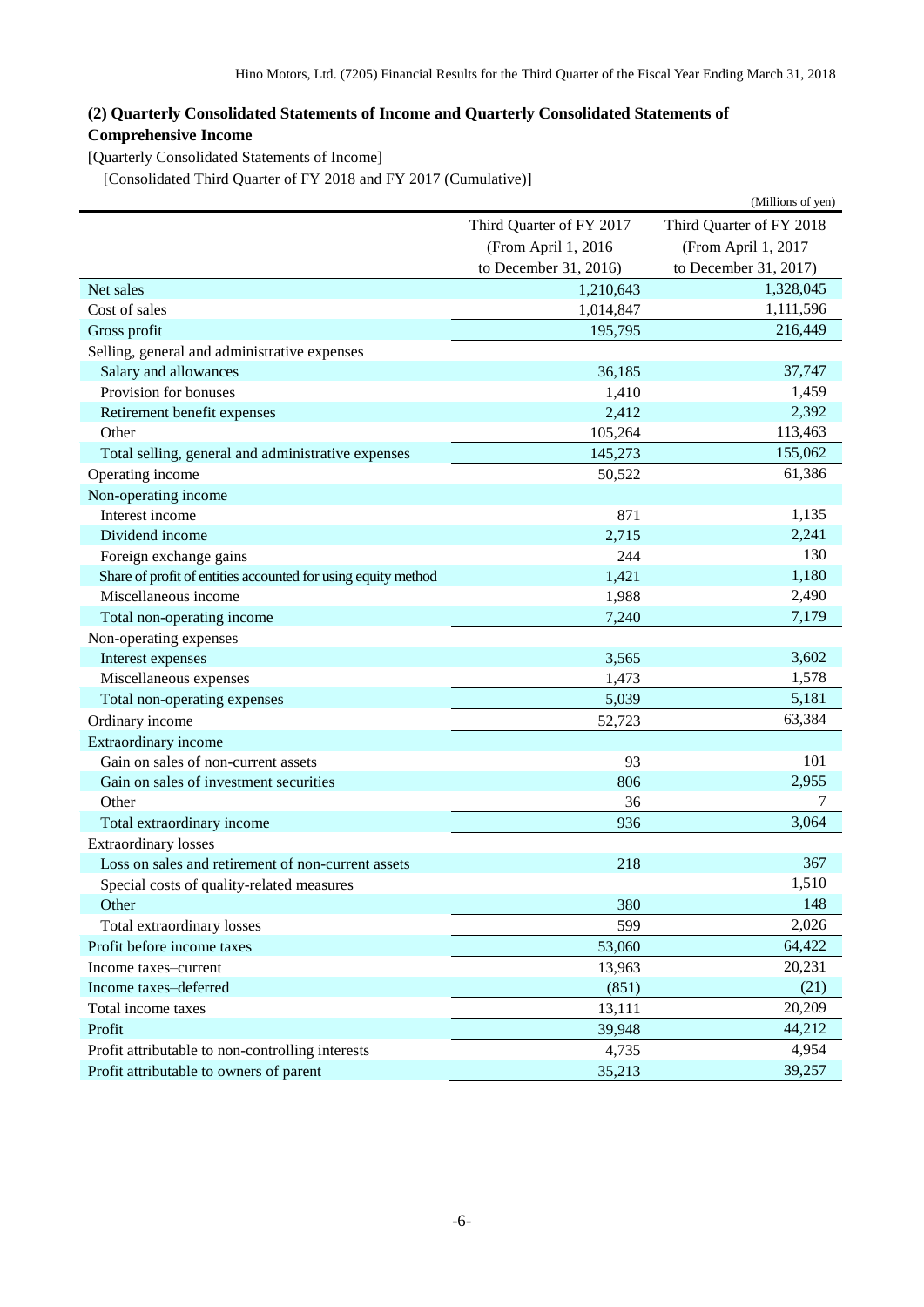<span id="page-8-0"></span>[Quarterly Consolidated Statements of Comprehensive Income]

<span id="page-8-1"></span>[Consolidated Third Quarter of FY 2018 and FY 2017 (Cumulative)]

|                                                       |                          | (Millions of yen)        |  |
|-------------------------------------------------------|--------------------------|--------------------------|--|
|                                                       | Third Quarter of FY 2017 | Third Quarter of FY 2018 |  |
|                                                       | (From April 1, 2016)     | (From April 1, 2017)     |  |
|                                                       | to December 31, 2016)    | to December 31, 2017)    |  |
| Profit                                                | 39,948                   | 44,212                   |  |
| Other comprehensive income                            |                          |                          |  |
| Valuation difference on available-for-sale securities | 4,306                    | 8,443                    |  |
| Deferred gains or losses on hedges                    | (250)                    | (213)                    |  |
| Foreign currency translation adjustment               | (2,682)                  | 2,338                    |  |
| Remeasurements of defined benefit plans               | 869                      | 796                      |  |
| Share of other comprehensive income of entities       |                          | 2,779                    |  |
| accounted for using equity method                     | (2,121)                  |                          |  |
| Total other comprehensive income                      | 120                      | 14,145                   |  |
| Comprehensive income                                  | 40,069                   | 58,357                   |  |
| (Comprehensive income attributable to)                |                          |                          |  |
| Comprehensive income attributable to owners of        |                          |                          |  |
| parent                                                | 36,886                   | 52,939                   |  |
| Comprehensive income attributable to                  |                          | 5,417                    |  |
| non-controlling interests                             | 3,182                    |                          |  |